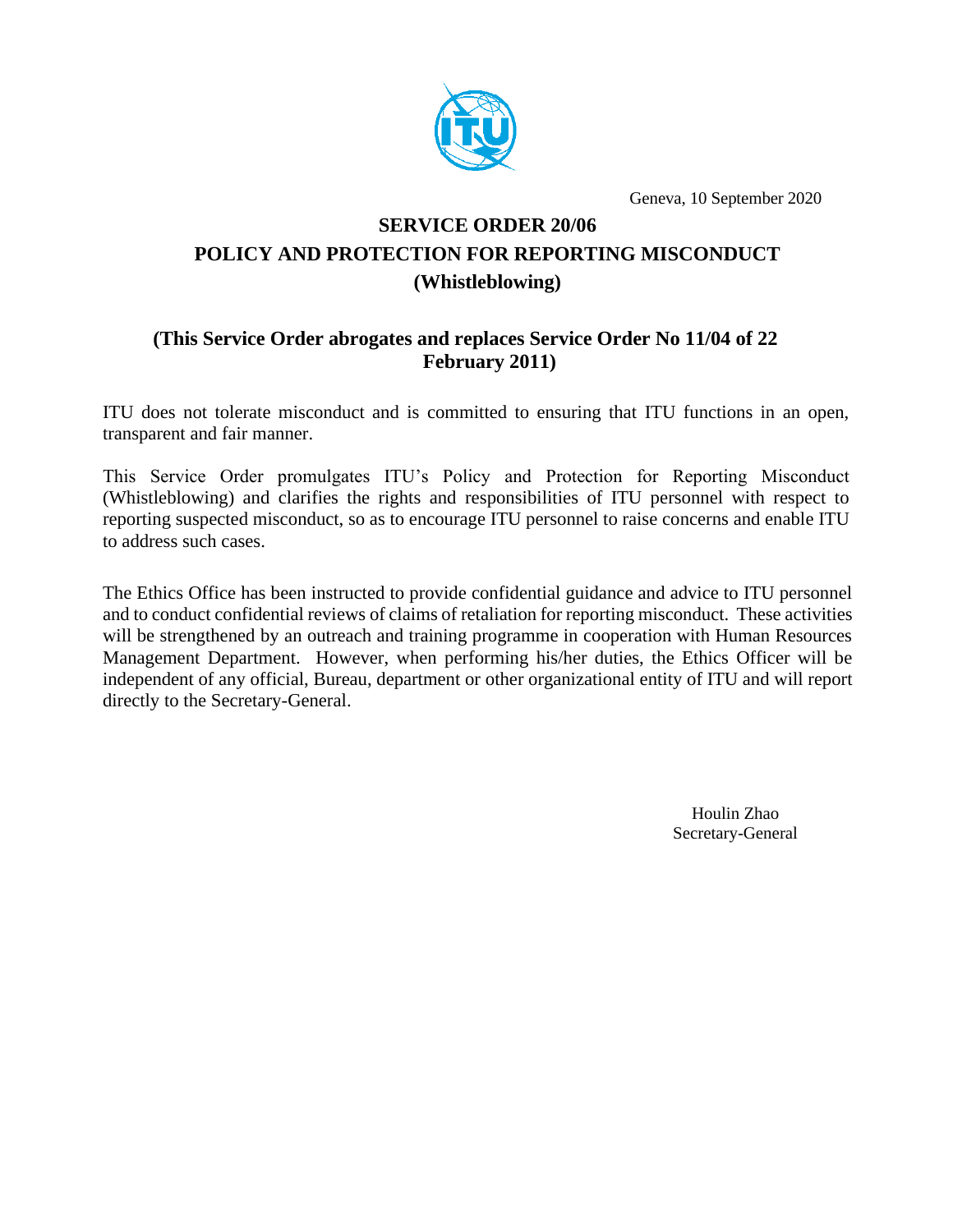#### **Section 1 Purpose and Application**

- 1. ITU does not tolerate misconduct and is committed to fostering and maintaining a culture in which ITU personnel are able to report misconduct without fear of retaliation. ITU is committed to taking swift and appropriate action in cases in which retaliation has occurred.
- 2. This Service Order clarifies the rights and responsibilities of ITU personnel with respect to reporting suspected misconduct, in order to encourage ITU personnel to raise concerns and enable ITU to effectively address such cases.
- 3. This Service Order applies to all current and former ITU personnel, defined in Service Order No. 11/02, "Code of Ethics for ITU Personnel", as ITU elected officials, ITU appointed staff (including staff members holding a short-term contract as well as those on secondment) and related personnel such as interns, Junior Professional Officers and individuals who are working under a Special Service Agreement (SSA) contract with ITU.
- 4. This Service Order applies to reports of suspected misconduct that may threaten the operations or governance of ITU. The protections in this Service Order apply regardless of whether the subject of the allegations is ITU personnel or is a person or entity inside or outside ITU.

#### **Section 2 Definitions**

- 5. The following definitions shall apply for the purposes of the present policy:
	- *a) "Misconduct"* is an intentional, reckless or negligent failure by an ITU personnel to observe his/her obligations under the ITU Constitution and Convention, the Code of Ethics, Standards of Conduct for the International Civil Service, the Staff Regulations and Staff Rules, the Financial Rules and Regulations, service orders and rules or any other obligations on ITU personnel. Misconduct includes proscribed practices, as described in ITU's Policy Against Fraud, Corruption and other Proscribed Practices. It is not possible to provide an exhaustive list of all the behaviors that constitute misconduct. However, examples of behaviors that are misconduct include, but are not limited to:
		- (i) theft, dishonesty or obtaining or attempting to obtain an advantage at the expense of ITU or any person, firm or organization that is, or may be, a client or supplier of ITU;
		- (ii) harassment including sexual harassment;
		- (iii) abuse of authority;
		- (iv) neglect of or failure to perform the duties of employment, including without limitation, failure to disclose material information of a business or legal nature to managers;
		- (v) improper use, waste or abuse of ITU's resources;
		- (vi) failure to disclose a material conflict of interest; or
		- (vii) knowingly making malicious and/or unsubstantiated reports of misconduct or knowingly providing false or misleading information in an Investigative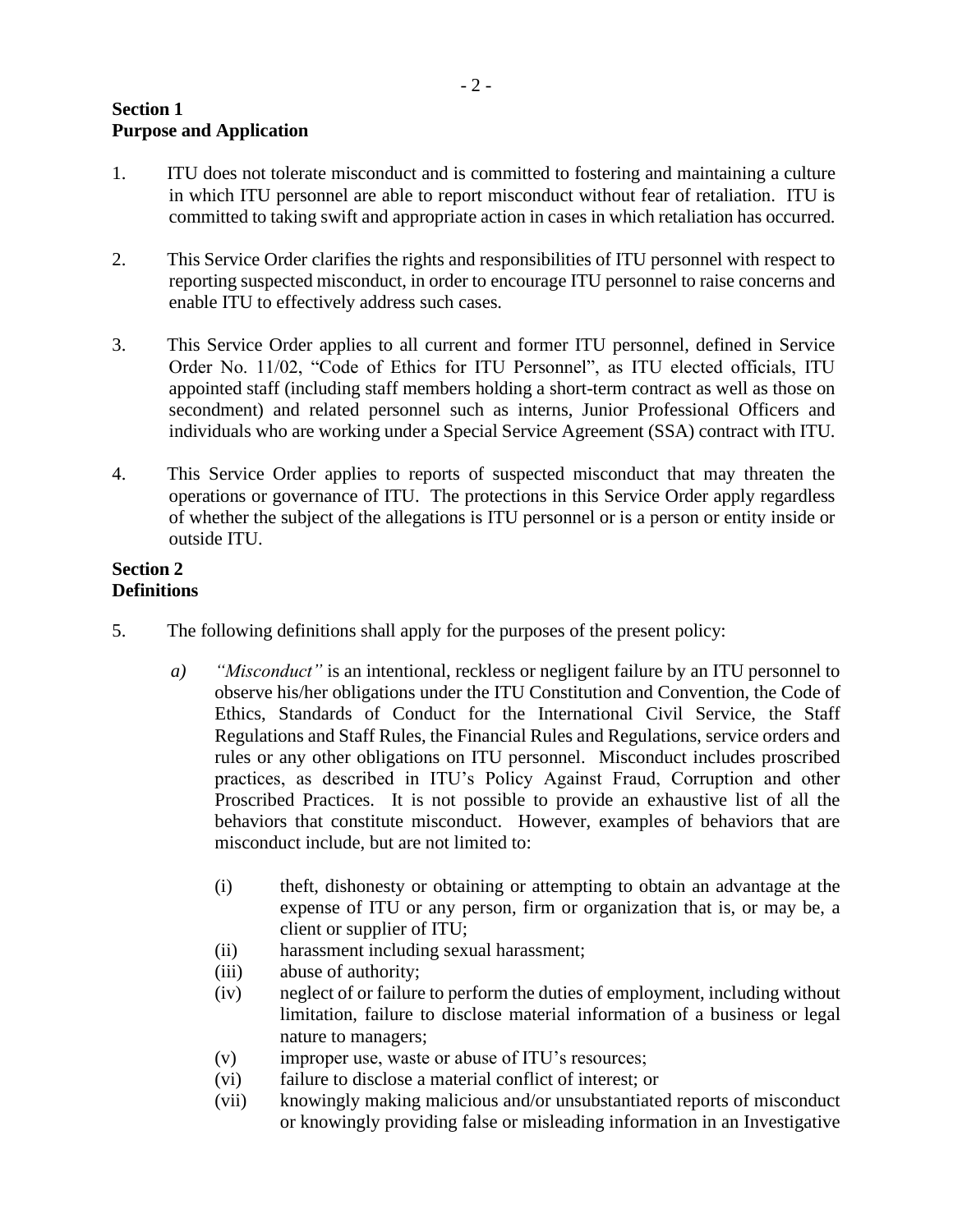Process; interference or non-cooperation with an Investigative Process; retaliation.

- *b) "Retaliation"* is any detrimental action, direct or indirect, recommended, threatened or taken against anyone because that individual has engaged in an activity protected by the present policy. Retaliation can include, but is not limited to, harassment, assignment of work outside the corresponding job description, withdrawal of work assignments contained in the job description, or inappropriate performance appraisals.
- *c) "Whistleblower"* is any person who, in good faith and voluntarily, reports a suspected misconduct, or has cooperated with a duly authorized, official audit or investigation.

# **Section 3 Scope and Duty to Report and Cooperate with Audits and Investigations**

- 6. Current and former ITU personnel who have information or evidence to support a reasonable belief that misconduct, as defined in Section 2 above, has occurred have a duty to report it. They also have a duty to fully cooperate with duly authorized audits or investigations.
- 7. An individual who believes s/he has been retaliated against in violation of this policy may seek relief in accordance with this Policy.
- 8. ITU personnel are expressly prohibited from engaging in any form of retaliation against any person for reporting suspected misconduct or for cooperating or providing information during a duly authorized audit or investigation. ITU personnel who engage in such retaliation shall be subject to proceedings under ITU's Investigation Guidelines. Retaliation against a staff member constitutes misconduct which, if established, will lead to disciplinary measures and/or any other appropriate administrative action.
- 9. This policy does not protect individuals who transmit allegations that are knowingly false or made with reckless disregard as to whether they are true or false. An ITU personnel's transmission of such allegations itself constitutes misconduct and shall be subject to proceedings under ITU's Investigation Guidelines. Misconduct, if established, will lead to disciplinary measures and/or any other appropriate administrative action.

### **Section 4**

# **Reporting and Investigating Retaliation**

- 10. An individual who believes retaliatory action has been taken against him/her must report their concern as soon as possible and seek relief from retaliation. It is preferable for individuals to provide as much detail as possible when submitting a report under this Policy. The relevant ITU authority will be better-placed to investigate a matter if the individual coming forward identifies herself/himself, or at least provides contact information.
- 11. Reports can be made through any of the following channels: a direct or hierarchical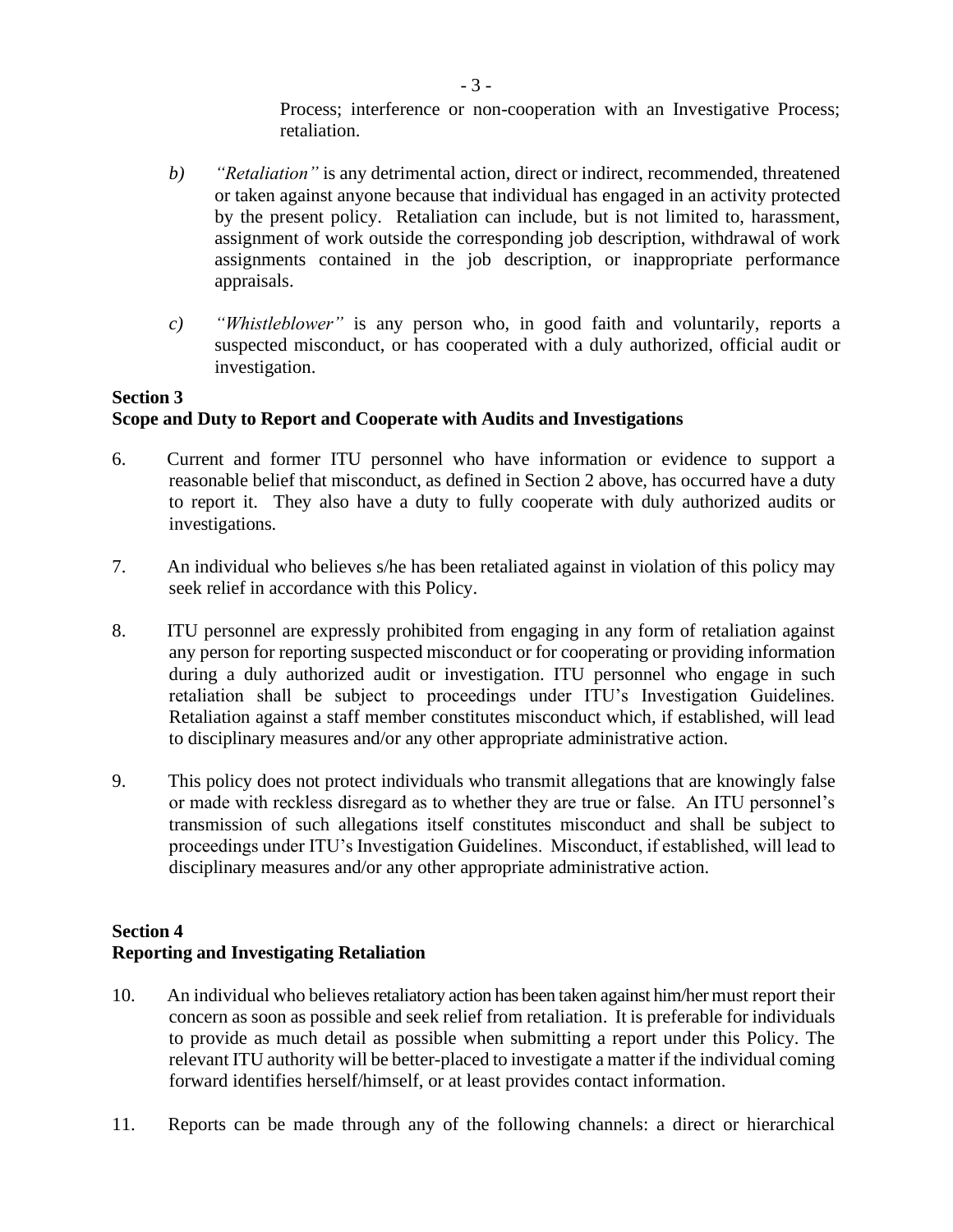supervisor, the Secretary-General, or the Ethics Office. Unless received by the Ethics Office, reports shall be forwarded to the Ethics Office, which shall keep a confidential record of all complaints received and acknowledge receipt of reports made by identifiable sources. Reports should be made preferably in English or French or, in any case, in one of the six ITU official languages.

12. Reports can be made to the Ethics Office through any of the following channels:

| <b>Encrypted email:</b> | HelplineITU@protonmail.com |
|-------------------------|----------------------------|
| In person or by mail:   | <b>ITU Ethics Officer</b>  |
|                         | <b>Office T. 1205</b>      |
|                         | ITU                        |
|                         | Place des Nations          |
|                         | $Ch-1211$ Geneva 20        |
|                         | Switzerland                |
|                         |                            |

- 13. Individuals wishing to protect their identity may make anonymous reports. However, it can be more difficult to assess and investigate anonymous allegations.
- 14. The identity of ITU personnel who report misconduct to the Ethics Office in this policy will be confidential. Confidentiality means that the ITU personnel provides his/her name, but the Ethics Office and investigative body will reveal the source of the allegations outside their office only on a need-to-know basis, unless:
	- *a)* The ITU personnel consents to disclosure; or
	- *b)* The Ethics Office or investigative body determines that:
		- (i) The ITU personnel made allegations that were knowingly false or made with reckless disregard as to whether they were true or false;
		- (ii) There appears to be a risk of imminent danger or serious harm to individuals or the ITU; or
		- (iii) ITU is requested to disclose such information by a competent judicial authority within a member government and decides to comply with such request, giving due consideration to UN policies and principles on human rights.
- 15. Reports of retaliation will be assessed and investigated in accordance with ITU Investigation Guidelines. Pursuant to the Investigation Guidelines, the Ethics Office will seek to complete the preliminary review within 45 working days of receipt of the allegations. The preliminary review will determine if (i) the complainant engaged in a protected activity and (ii) there is a credible case that the protected activity was a contributing factor in causing the alleged retaliation or threat of retaliation. The preliminary review will consider whether the matter may be properly investigated taking into account the reliability of the information received, the gravity of the suspected conduct and the availability of relevant evidence.
- 16. If an investigative body is appointed, the investigative body will seek to complete the investigation and submit a report within 120 working days after the date of his/her appointment. The investigative body will determine whether the evidence substantiates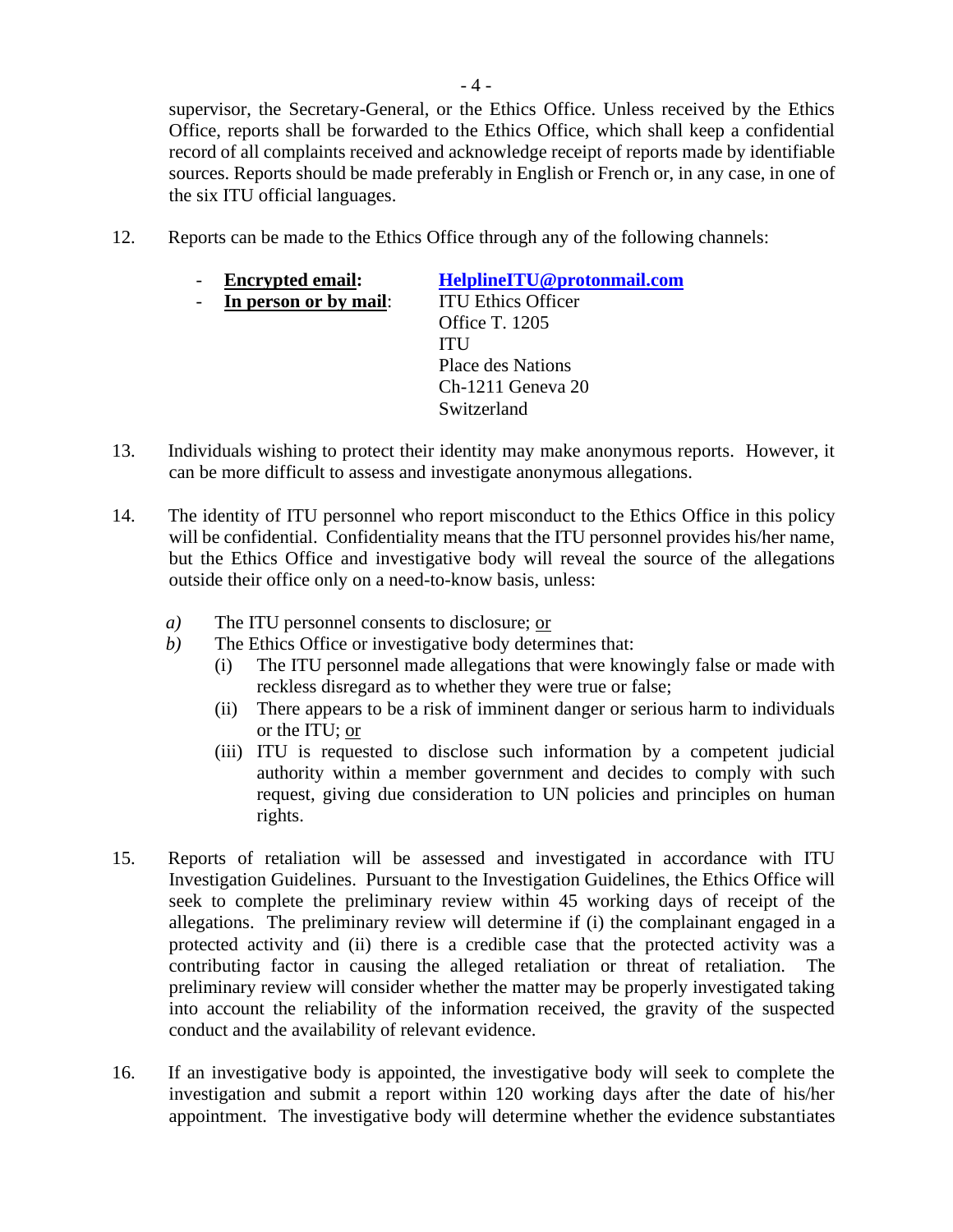the alleged retaliation, i.e., whether there is a preponderance of the evidence that the protected activity was a contributing factor in causing the alleged retaliation or threat of retaliation, or whether the evidence either exonerates the subject or is insufficient to make a finding.

- 17. ITU personnel who report suspected retaliation under this Policy will be provided with a notice of the final outcome of the assessment or investigative process.
- 18. Where allegations are raised involving potential retaliation by an Elected Official, such as the Secretary-General, the matter will be referred by the Chairman of the Independent Management Advisory Committee (IMAC) to the Chair of the Council for a decision on how to proceed. Allegations of potential retaliation by the Ethics Officer or the Head, Internal Audit Unit may be raised to the Chair of the Council for further action.

#### **Section 5**

#### **Interim Measures**

- 19. Individuals who report suspected misconduct under this policy, as well as those who cooperate or provide information regarding suspected misconduct in the course of an investigative process pursuant to Service Order No. 19/10, "ITU Investigation Guidelines", may be accorded interim measures during the course of assessment or investigation as necessary to safeguard his/her interests.
- 20. At the direction of the Ethics Office, such interim protections may include, but are not limited to, temporary suspension of the action reported as retaliatory, temporary reassignment within or outside the department or unit, or placement on administrative leave with full pay.

### **Section 6**

# **Protection of the Person Retaliated Against**

21. If retaliation against an individual is established, the investigative body may, after consultation with the individual who has suffered retaliation, recommend to Human Resources appropriate measures to correct the negative consequences of the retaliatory action. Such measures may include, but are not limited to, the repeal of the retaliatory decision, including reinstatement, or, if requested by the individual, transfer to another department, unit or function for which the individual is qualified.

### **Section 7**

### **Action Against the Person Who Engaged in Retaliation**

22. Retaliation against an individual because that person has reported misconduct on the part of one or more ITU officials or cooperated with a duly authorized audit or investigation of ITU constitutes misconduct which, if established, will lead to disciplinary measures as listed in Chapter X of ITU Staff Regulations and Staff Rules and/or other appropriate action.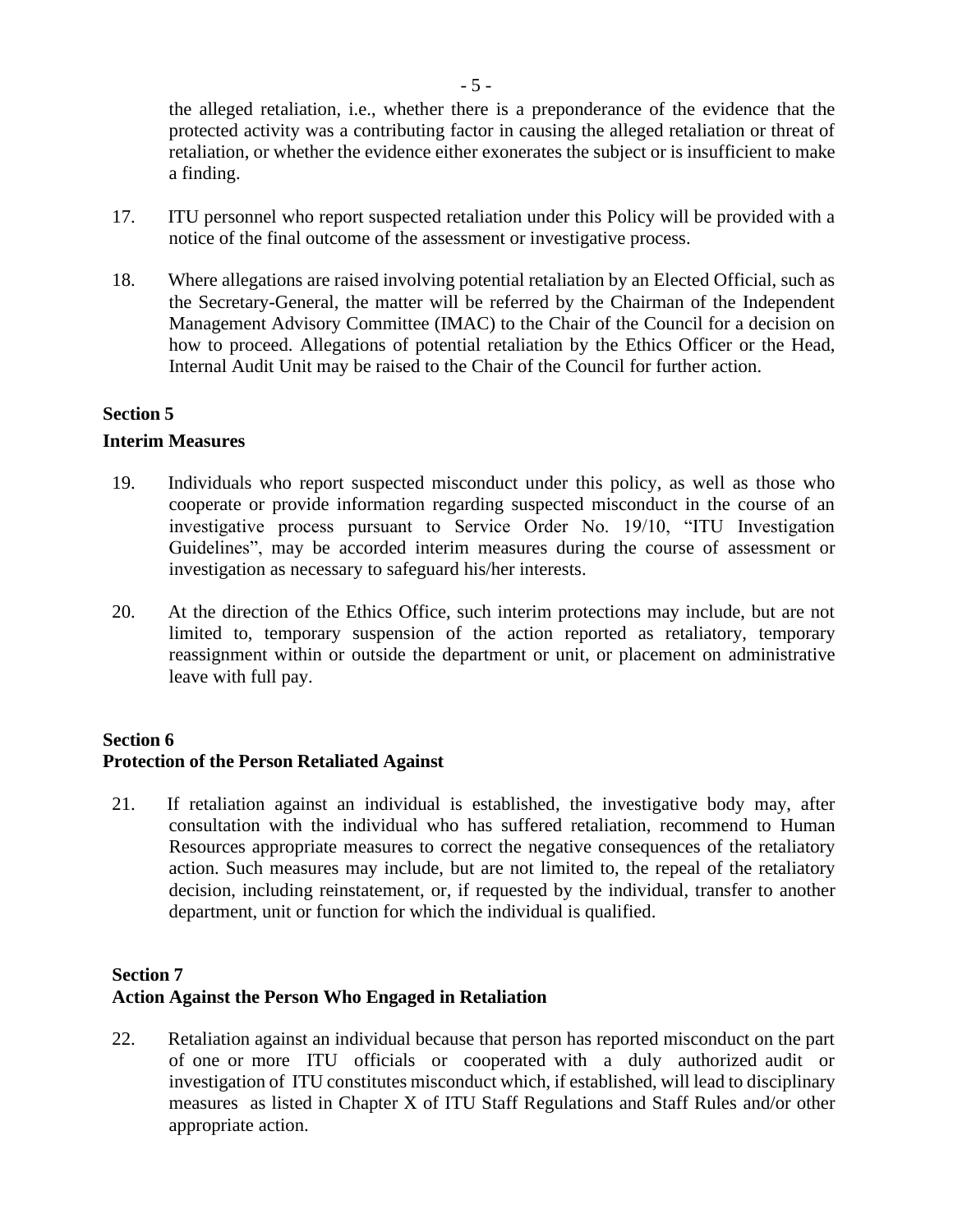# **Section 8 Prohibition of Retaliation Against External Parties**

23. Any retaliatory measures by ITU personnel against a contractor or its employees, agents or representatives or any other external party engaged in dealings with the ITU because such person or entity has reported misconduct will be considered misconduct which, if established, will lead to disciplinary measures and/or other appropriate action.

# **Section 9 Protections for External Whistleblowers**

- 24. ITU will endeavor to ensure that external whistleblowers are protected from retaliation by ITU personnel, with any protective measures to be determined on a case-by-case basis.
- 25. ITU personnel who are found to retaliate against external whistleblowers will be subject to disciplinary measures and/or any other appropriate administrative action.

#### **Section 10 External Reporting**

- 26. The purpose of this policy is to enable the ITU to take actions necessary to remedy misconduct and, accordingly, ITU personnel are required to report suspected misconduct through the channels described in this policy.
- 27. However, protections against retaliation shall be extended to an ITU personnel who reports suspected misconduct to an entity or individual outside of the established internal channels where the ITU personnel can prove that:
	- *a)* S/he had a reasonable basis to believe that such external reporting was necessary to avoid:
		- (i) A significant threat to public health or safety; or
		- (ii) Substantive damage to ITU's operations; or
		- (iii) A violation of national or international law; and
	- *b)* The ITU's internal response was inadequate because (i) the ITU personnel has previously reported (other than anonymously) the suspected misconduct pursuant to this policy and (ii) ITU has failed to inform the staff member in writing of the status of the matter within six months of such report; and
	- *c)* S/he did not accept any payment or any other benefit from any party for such report and the reporting does not cause the ITU to violate its obligations to protect the confidential information of third parties.